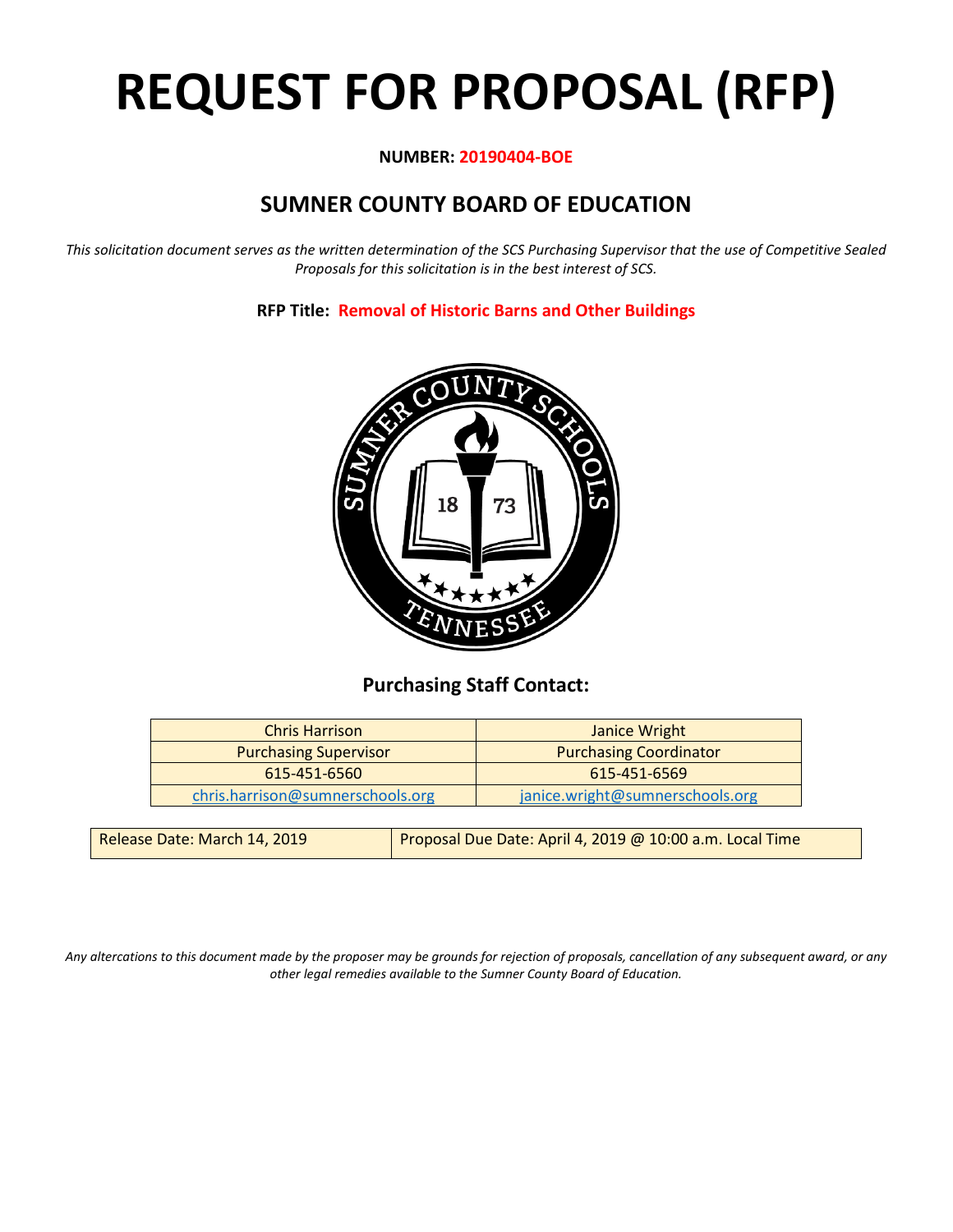# **NOTICE TO PROPOSERS**

There may be one or more amendments to this RFP. In order to receive communication for any such amendments issued specifically to this RFP, the proposer must provide a Notice of Intent to Propose to the Sumner County Board of Education (SCS) Purchasing Department. The proposer must utilize this form when submitting notice. The notice may be sent by email to: Purchasing Office, purchasing@sumnerschools.org. SCS will send amendments only to those proposers which complete and return this information by the deadline list in the RFP Schedule of Events (Section 4).

| <b>RFP Number:</b>      | 20190404-BOE Removal of Historic Barns and Other Buildings |
|-------------------------|------------------------------------------------------------|
| Company Name:           |                                                            |
| <b>Mailing Address:</b> |                                                            |
|                         |                                                            |
|                         |                                                            |
| Phone Number:           |                                                            |
| <b>Contact Person:</b>  |                                                            |
| Email Address:          |                                                            |
|                         |                                                            |
| Authorized Signature    |                                                            |
| <b>Printed Name</b>     |                                                            |
| Date                    |                                                            |

Emailed amendments will be sent in a Microsoft Word (Office for Windows) or Portable Document Format (pdf) format. Any alterations to the document made by the proposer may be grounds for rejection of proposal, cancellation of any subsequent award or any other legal remedies available to the Sumner County Board of Education.

Amendments will also be posted on the SCS website **https://sumnerschools.org/index.php/current-bids-and-rfps** and attached to the solicitation listing as a PDF or WORD file. Check the particular solicitation on the Current Bids and RFPs webpage for any posted amendments.

By completing and returning this form, the Proposer has expressed its intent to provide a proposal for **20190404-BOE Removal of Historic Barns and Other Buildings.**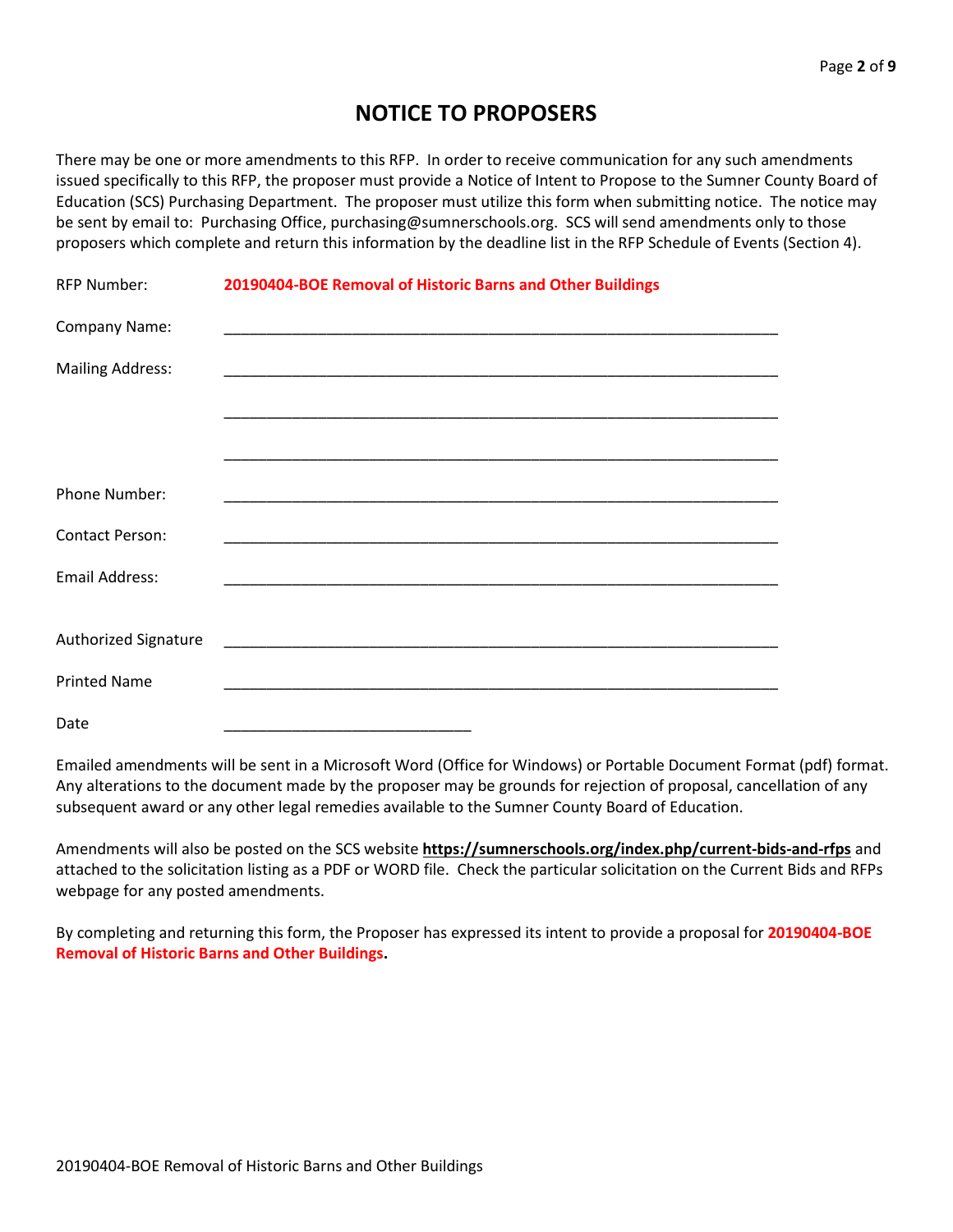#### 1. Introduction/Overview

#### 1.1. Contact Information

Interested parties must direct all communication regarding this RFP to the Purchasing Supervisor, who is SCSs only official point of contact for this RFP.

| <b>RFP Procedures</b>            | <b>RFP Specifications</b>  |
|----------------------------------|----------------------------|
| Chris Harrison                   | Don Long                   |
| <b>Purchasing Supervisor</b>     | Senior Project Manager     |
| 1500 Airport Road                | 1500 Airport Road          |
| Gallatin, TN 37066               | Gallatin, TN 37066         |
| chris.harrison@sumnerschools.org | don.long@sumnerschools.org |

#### 2. Requirements

Scope of Work / Specifications

The Sumner County, Tennessee Board of Education ("School Board") is hereby accepting proposals for the right to remove ten (10) old barns and out buildings of varying sizes ("Barns") on the new school property parcels located at 475 Upper Station Camp and 212 Hunters Lane.

All Barns must be removed, and the areas cleaned by 10:00 am (local time) Monday morning, June 10, 2019. ("Removal Deadline") and the area cleaned.

Financial compensation offers will only be accepted for removal of all Barns.

The Barns are thought to be many decades old and are made of various varieties of old weathered wood and metal. It is believed that the old items may have historic value and could be used for numerous re-claimed and restoration projects. The awarded Bidder would take away the Barns, remove and dispose of unused debris and leave the area clean of all remains of the structures by the Removal Deadline. Any items not removed by the deadline will be considered abandoned and the School System will remove with no liability.

If chosen, the awarded Bidder shall provide proof of liability insurance covering all aspects of the work, which names the School Board as an additional insured. The awarded Bidder must also indemnify the School Board against liability for any suits, actions, or claims of any character arising from, or relating to, the removal. No claim can be made for damage caused by county employees or agents working on the parcels in preparation of the construction. The awarded Bidder shall meet with School Board personnel, on site, and obtain written directives on how to access each structure prior to performing any work.

The School Board is looking for the best and most financially advantageous bid in order that these historical structures can be removed, and the areas cleaned so that the new school campus can begin.

A non-mandatory tour of the barns will be conducted on March 25, 2019, 1:30 pm CST at the site 475 Upper Station Camp Creek Road, Hendersonville TN. Any questions can be directed to Don Long, Sr. Project Manager, Sumner County Schools, at don.long@sumnerschools.org.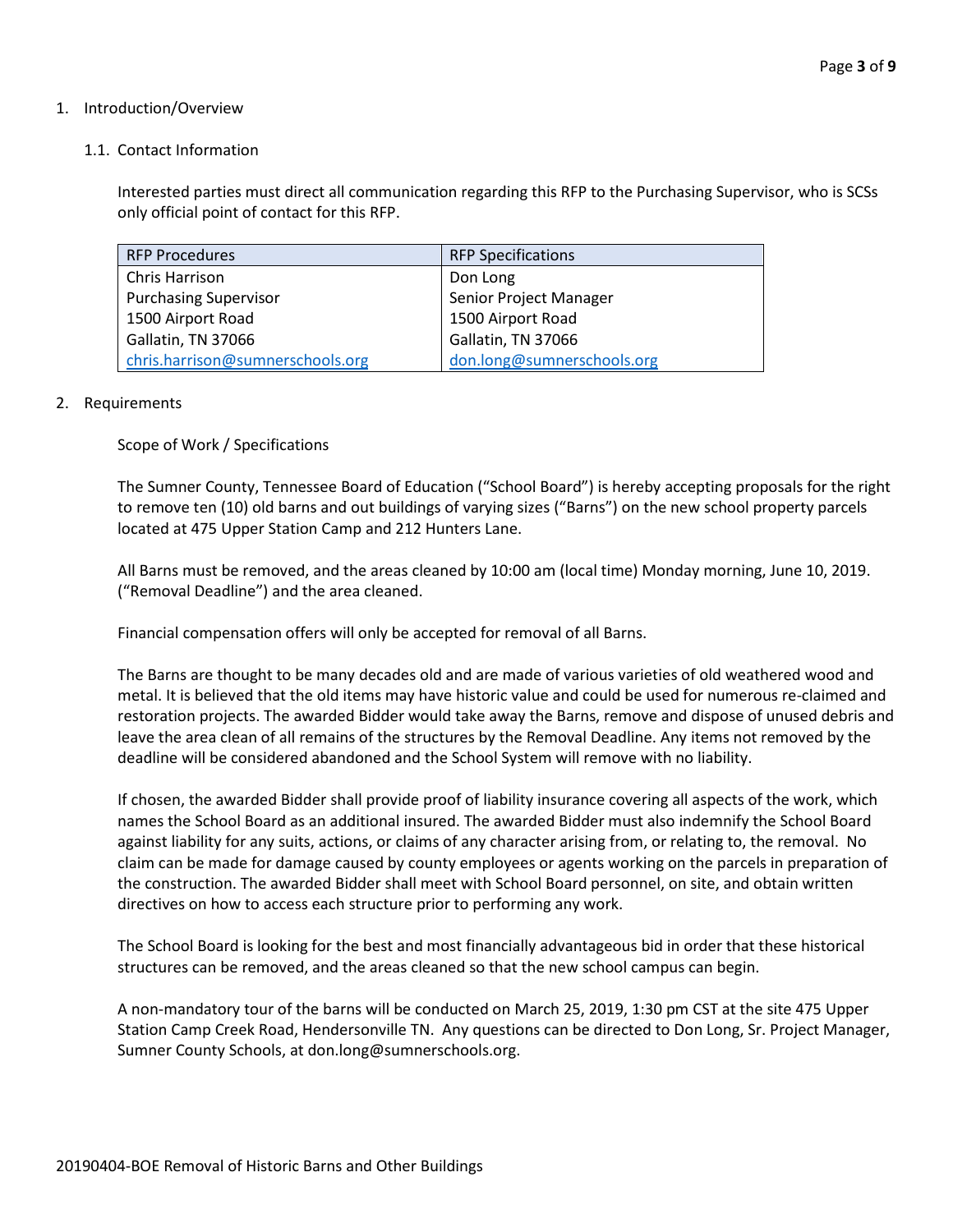#### 3. Schedule of Events

| <b>RFP Issued</b>                      | March 14, 2019                        |
|----------------------------------------|---------------------------------------|
| <b>Pre-Bid Meeting (non-mandatory)</b> | March 25, 2019 @ 1:30 p.m.            |
| <b>RFP Submission DEADLINE</b>         | April 4, 2019 @ 10:00 a.m. local time |
| <b>Removal Deadline</b>                | June 10, 2019 @ 10:00 a.m. local time |

#### 4. Instructions for Proposal

#### 4.1. Acknowledgement of Insurance Requirements

By submitting a proposal, Proposer acknowledges that it has read and understands the insurance requirements for the proposal. The Proposer who may have employees, contractors, subcontractors or agents working on SCS properties shall carry current certificates for general and professional liability insurance and for workers' compensation as indicated below. The owner or Principal of each Proposer must also be insured by workers' compensation if they perform any of the services on SCS properties. There will be no exceptions to the insurance requirement. Proposer also understands that the evidence of required insurance must be submitted within fifteen (15) working days following notification of its offer being accepted; otherwise, SCS may rescind its acceptance of the Proposers proposal.

#### • **General Liability**

| General Aggregate      | \$2,000,000 |
|------------------------|-------------|
| <b>Each Occurrence</b> | \$1,000,000 |

#### • **Workers Compensation**

| <b>Workers Compensation</b> | <b>Tennessee Statutory Limits</b> |
|-----------------------------|-----------------------------------|

#### 4.2. Proposal Package

#### The package containing the proposal must be sealed and clearly marked on the outside of the package: **"20190404-BOE Removal of Historic Barns and Other Buildings" DO NOT OPEN**

#### 4.3. Delivery of Proposals

Sealed proposals will be accepted until **April 4, 2019 @ 10:00 a.m. Local Time**. Proposals received after that time will be deemed invalid. SCS shall not accept proposals via electronic transmission such as email, fax, etc. There will be no exceptions. The reading of the bids will begin at **10:00 a.m. Local Time**.

Delivery Address: Sumner County Board of Education Attn: Purchasing Supervisor 1500 Airport Road Gallatin, TN 37066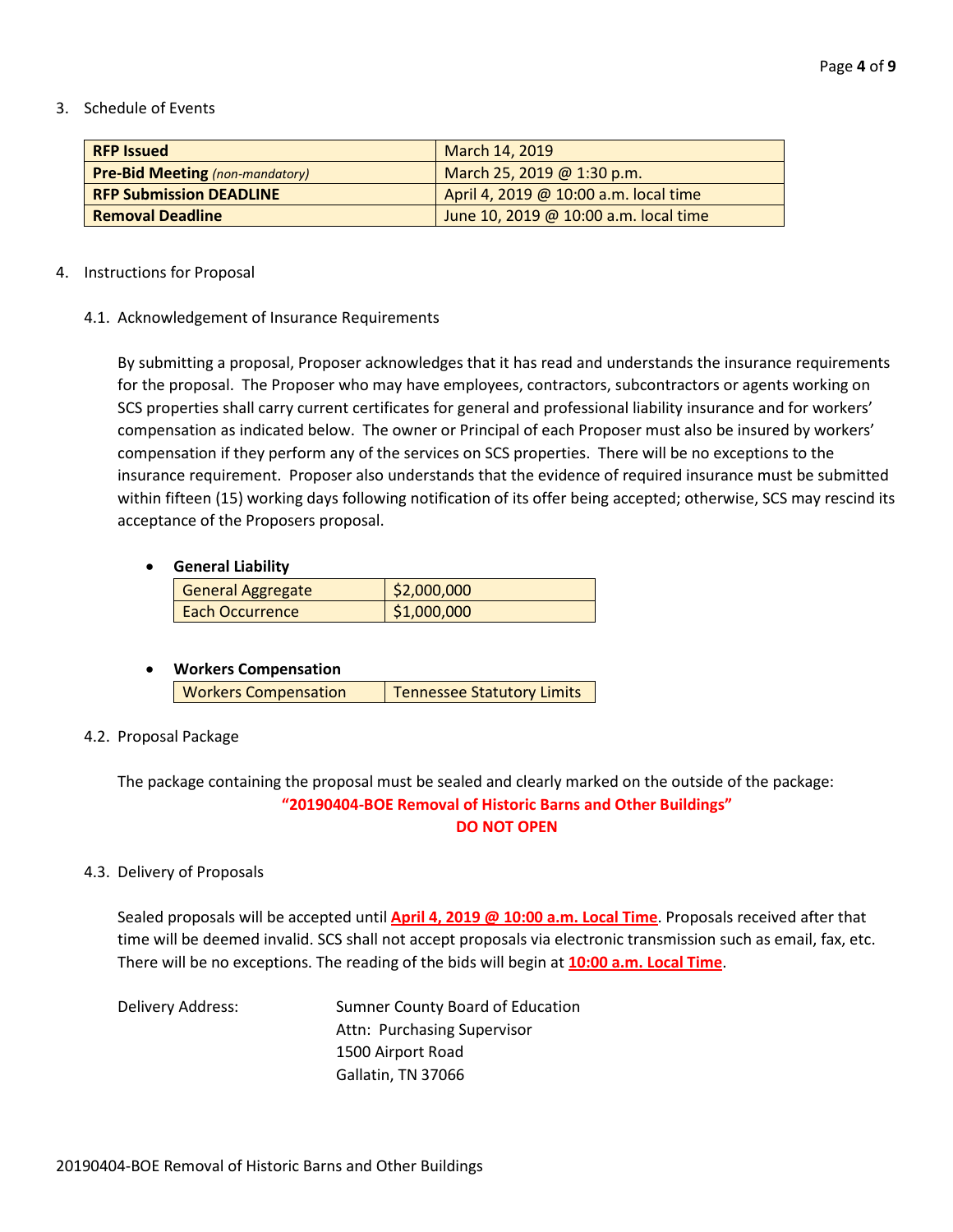

Attn: Purchasing Supervisor 1500 Airport Road Gallatin, TN 37066

### **ATTACHMENT 6.1 – Bid Form/Certification 20190404-BOE Removal of Historic Barns and Other Buildings**

| <b>Maritain Community Community Community</b> Community Community Community Community Community Community Community Co |                    |                 |
|------------------------------------------------------------------------------------------------------------------------|--------------------|-----------------|
| Sumner County Board of Education in the amount listed below:                                                           |                    |                 |
| \$_                                                                                                                    |                    |                 |
|                                                                                                                        |                    | (dollars/cents) |
| Written Out                                                                                                            |                    |                 |
|                                                                                                                        |                    |                 |
|                                                                                                                        |                    |                 |
|                                                                                                                        |                    |                 |
|                                                                                                                        |                    |                 |
|                                                                                                                        |                    |                 |
| Address ____________                                                                                                   |                    |                 |
| (street)                                                                                                               | (city, state, zip) |                 |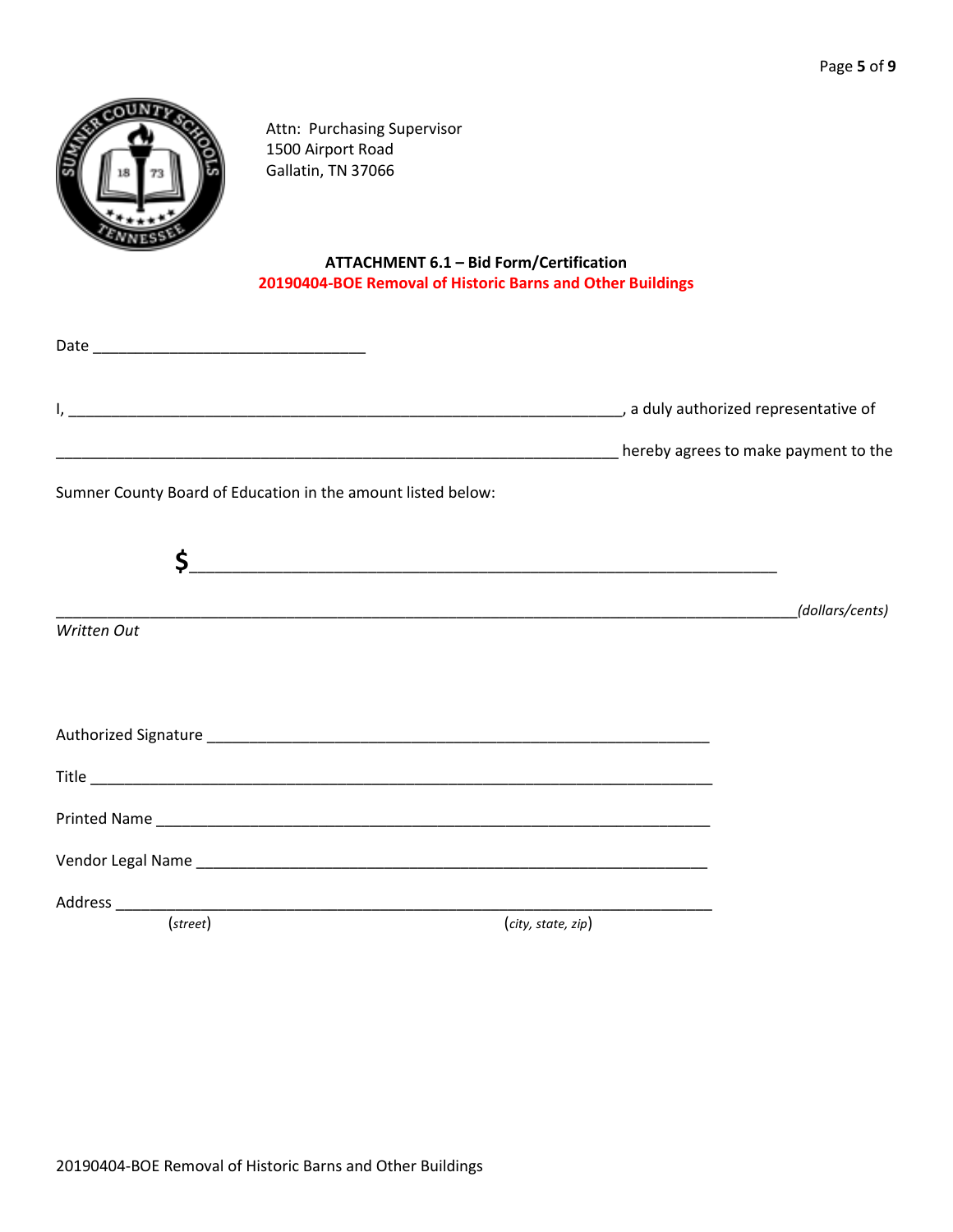#### **ATTACHMENT 6.3 – Attestation Re Personnel**

## **ATTESTATION RE PERSONNEL USED IN CONTRACT PERFORMANCE**

| CONTRACTOR LEGAL ENTITY NAME:                                          |  |
|------------------------------------------------------------------------|--|
| FEDERAL EMPLOYER IDENTIFICATION NUMBER:<br>(or Social Security Number) |  |

**The Contractor, identified above, does hereby attest, certify, warrant and assure that the Contractor shall not knowingly utilize the services of an illegal immigrant in the performance of this Contract and shall not knowingly utilize the services of any subcontractor who will utilize the services of an illegal immigrant in the performance of this Contract, T.C.A. § 12-3-309.**

SIGNATURE & DATE:

*NOTICE: This attestation MUST be signed by an individual empowered to contractually bind the Contractor.*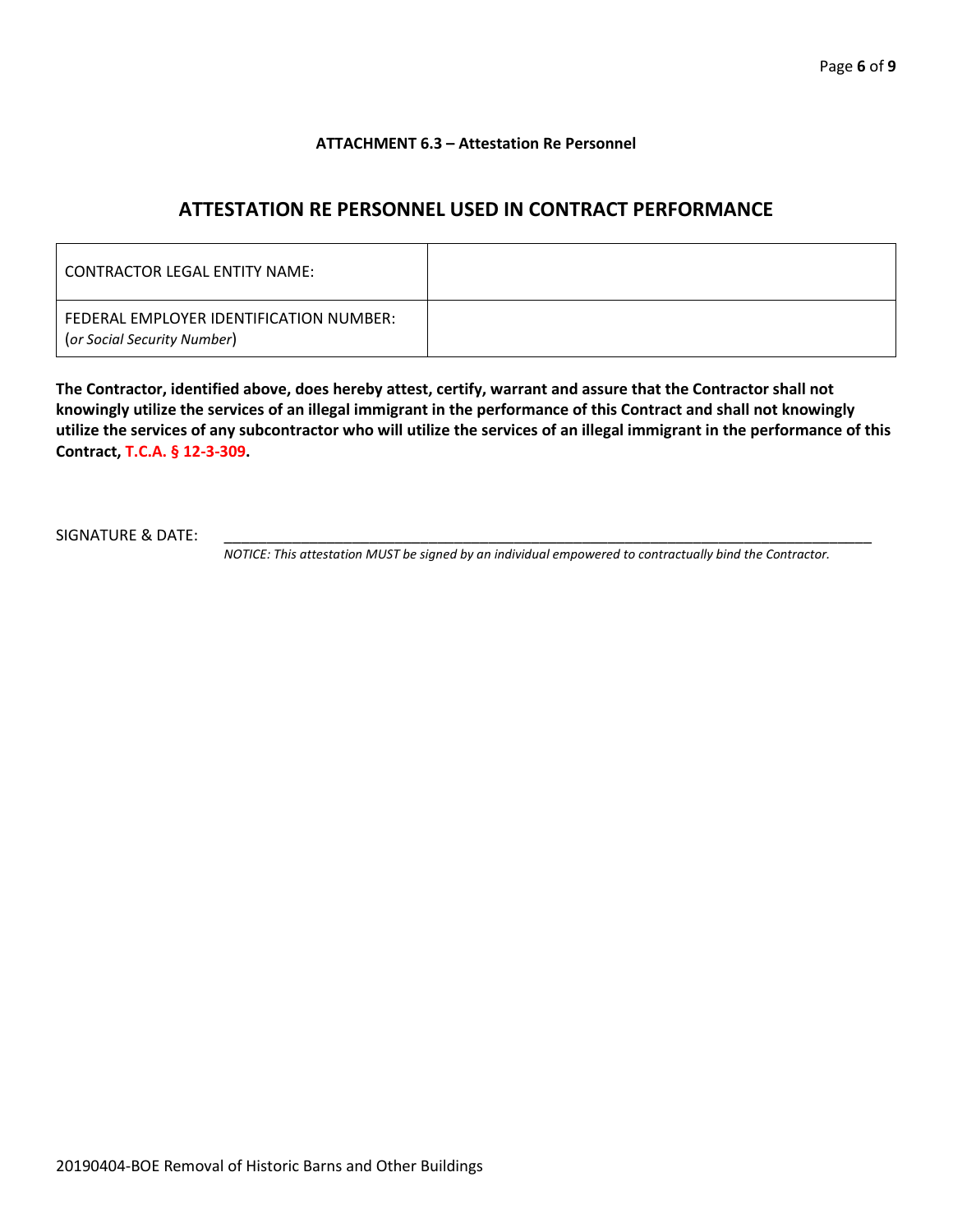#### **ATTACHMENT 6.5 – Standard Terms & Conditions SUMNER COUNTY BOARD OF EDUCATION (SCS)**

#### **1. PREPARATION AND SUBMISSION OF BID.**

- **a.** Failure to examine any drawings**,** specifications, or instructions will be at the proposer's risk. Any deviation from the stated terms, conditions and specifications must be coordinated with and approved in writing by the SCS Purchasing Supervisor.
- **b.** RFP SUBMITTAL / SIGNATURE: Proposal shall give the full name and business address of the bidder. If the proposer is a corporation, the name shall be stated as it is in the corporate charter. Proposals must be signed in ink by the proposer's authorized agent. Unsigned proposals will be rejected. Proposals are to be sealed and the outside of the envelope is to reference the RFP number. The person signing the proposal must show their title, and if requested by the institution, must furnish satisfactory proof of his or her authority to bind his or her company in contract. Proposer understands that by submitting a proposal with an authorized signature, it shall constitute an offer to SCS. Proposals must be typewritten or in ink; otherwise they may not be considered. Purchase orders will be issued to the firm name appearing on the W9. Electronic submissions via email, fax, etc. shall not be accepted.
- **c.** SCS is not responsible for any costs incurred by any vendor pursuant to the RFP. The vendor shall be responsible for all costs incurred in connection with the preparation and submission of its proposal.
- **d.** All proposers must be in compliance with T.C.A. § 62-6-119 at the time of proposal submission and provide evidence of compliance with the applicable provisions of the chapter before such proposal may be considered.
- **e.** Proposals are to be received in the location designated in the RFP no later than the specified date and time. Late submissions will NOT be opened or considered.
- **f.** No erasures permitted. Errors may be crossed out and corrections printed in ink or typewritten adjacent to error and must be initialed in ink by person signing the proposal.
- **g.** Specifications: Reference to available specifications shall be sufficient to make the terms of the specifications binding on the proposer. The use of the name of a manufacturer, or any special brand or make in describing an item does not restrict the proposer to that manufacturer or specific article, unless specifically stated. Comparable products of other manufacturers will be considered if proof of compatibility is contained in the proposal. Proposers are required to notify SCSs Purchasing Supervisor whenever specifications/procedures are not perceived to be fair and open. The articles on which the proposal is submitted must be equal or superior to that specified. Informative and Descriptive Literature: The proposer must show brand or trade names of the articles proposed, when applicable. It shall be the responsibility of the proposer, including proposer's whose product is referenced, to furnish with the proposer such specifications, catalog pages, brochures or other data as will provide an adequate basis for determining the quality and functional capabilities of the product offered. Failure to provide this data may be considered valid justification for rejection of proposer.
- **h.** Samples: Samples of items when called for, must be furnished free of expense, and if not destroyed will, upon proposer's request within ten (10) days of RFP opening, be returned at the proposer's expense. Each sample must be labeled with the proposer's name, manufacturer's brand name and number, RFP number and item reference.
- **i.** Time of Performance: The number of calendar days in which delivery is to be made after receipt of order shall be stated in the RFP and may be a factor in making an award, price notwithstanding. If no delivery time is stated in the bid, bidder agrees that delivery is to be made within two weeks (10 business days) of order.
- **j.** Transportation and delivery charges should be included in the price and be fully prepaid by the vendor to the destination specified in the RFP. Proposal prices shall include delivery of all items F.O.B. destination.
- **k.** New materials and supplies must be delivered unless otherwise specifically stated in the RFP.
- **l.** Alternate/multiple bids will not be considered unless specifically called for in the RFP.
- **m.** Only proposals submitted on RFP forms furnished by SCS will be considered.
- n. By signing this RFP where indicated, the proposer agrees to strictly abide by all local, state and federal statutes and regulations. The proposer further certifies that this proposer is made without collusion or fraud.
- **o.** Error in Proposal. In case of error in the extension of prices in the proposal, the unit price will govern. Late submissions will NOT be opened or considered. Proposers are cautioned to verify their proposals before submission, as amendments received after the ITB deadline will not be considered. No proposals shall be altered, amended or withdrawn after opening. After proposal opening, a proposer may withdraw a proposal only when there is obvious clerical error such as a misplaced decimal point, or when enforcement of the proposal would impose unconscionable hardship due to an error in the proposal resulting in a quotation substantially below the other proposals received. Proposal withdrawals will be considered only upon written request of the proposer.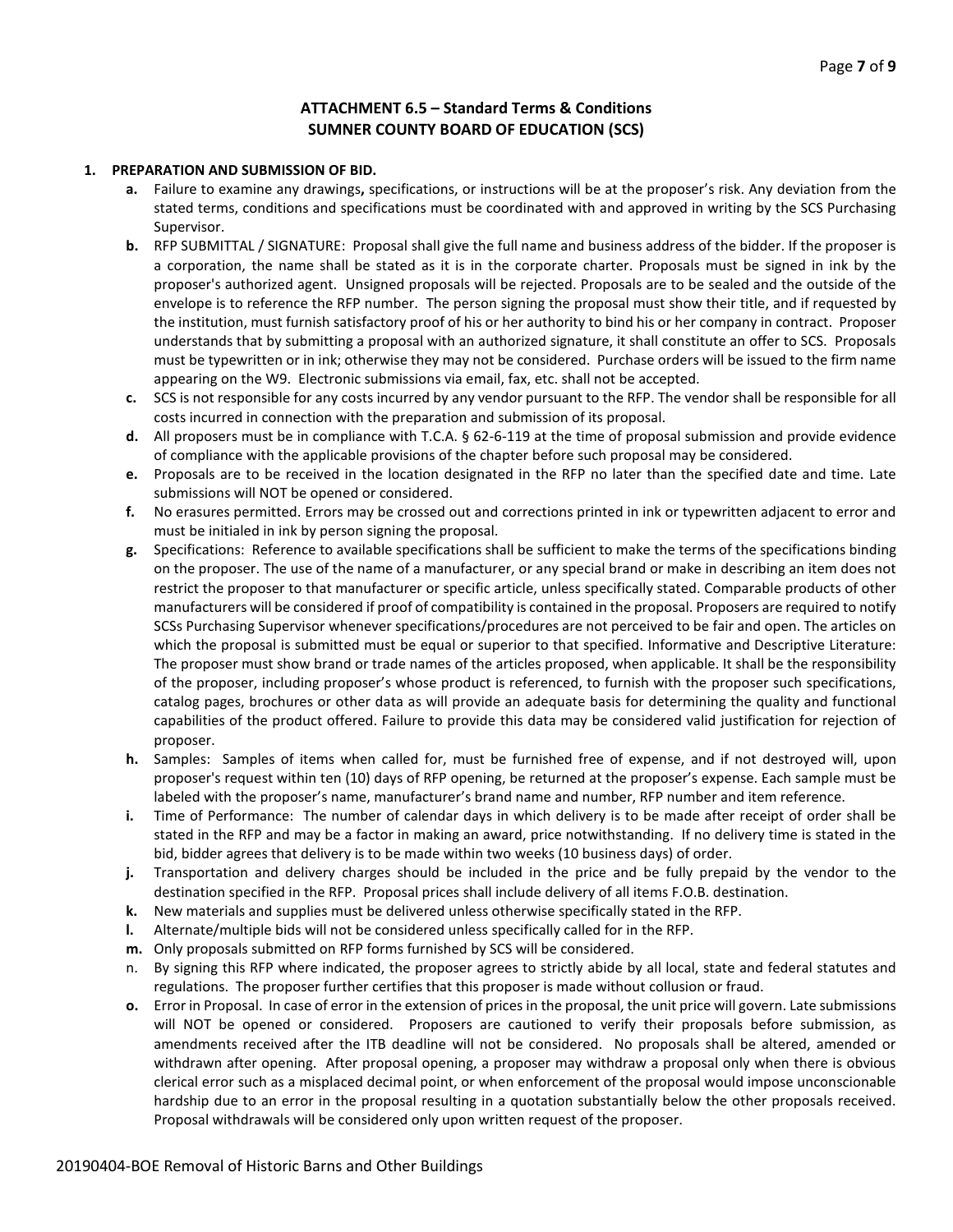- **2. OPEN RECORDS.** In order to comply with the provisions of the Tennessee Open Records Act, all proposals will be publicly opened and are subject to public inspection after the award upon written request. Proposers may be present at ITB opening. Summary information will be posted the SCS website, www.sumnerschools.org under the Invitation to Bid link.
- **3. ACCEPTANCE AND AWARD.** SCS reserves the right to reject any and all proposals and to waive any informality in proposals and, unless otherwise specified by the proposer to accept any item in the proposal. Action to reject all proposals shall be taken for unreasonably high prices, errors in the proposal documents, cessation of need, unavailability of funds, or any other reason approved by SCS.
	- a. Contracts and purchases will be made with the lowest, responsive, responsible, qualified proposer. The quality of the articles to be supplied, their conformity with the specifications, their suitability to the requirements of the Institution, cash discount offered, and the delivery terms will be taken into consideration.
	- b. Any deviation from these stated terms, specifications and conditions must be coordinated with and approved in writing by the Purchasing Supervisor.
	- c. Prices quoted on the response (if any) are to be considered firm and binding until the said equipment, supplies or services are in the possession of SCS.
	- d. SCS reserves the right to order more or less than the quantity listed in the proposal.
	- e. If a proposer fails to state a time within which a proposal must be accepted, it is understood and agreed that SCS shall have ninety (90) days to accept.
	- f. No purchase or contract is authorized or valid until the issuance of a SCS purchase order in accordance with SCS policy. No SCS employee is authorized to purchase equipment, supplies or services prior to the issuance of such a purchase order.
	- g. The contract may not be assigned without written SCS consent.
	- h. If the appropriate space is marked on the ITB, other Institutions (such as State, Local and/or Public Agencies) may purchase off the contract during the same period as SCS.
	- i. The awarded proposer will be required to post a performance and payment bond in the amount of 25% of the contract price if it exceeds \$100,000 as stated by T.C.A. §12-4-201.
	- j. If the project cost is in excess of \$25,000 a performance bond must be secured by the requesting part in an amount equal to the market improvement value.
- **4. PAYMENT**. Payment terms must be specified in the proposal, including any discounts for early payment. Partial payments will not be approved unless justification for such payment can be shown. Terms will be NET 30 days. Payment will not be made until the conditions and specifications of the RFP are inspected and approved as conforming by persons appointed by SCS.
- **5. DEFAULT OF SELECTED VENDOR.** In case of vendor default, SCS may procure the articles or services from other sources and hold the defaulting vendor responsible for any resulting cost. If the awarded vendor violates any terms of their response, the contract, SCS policy or any law, they may be disqualified from proposing for a period of two years for minor violations or longer for major violations. Proposals from disqualified proposers will not be accepted during the period of disqualification.
- **6. INSPECTION OF PURCHASES.** Articles received which are not equivalent will not be accepted and will be picked up by the vendor or returned to vendor, shipping charges collect. SCS shall have a reasonable period in which to inspect and accept or reject materials without liability. If necessity requires SCS to use nonconforming materials, an appropriate reduction in payment may be made.
- **7. TAXES.** SCS is tax exempt; do not include taxes in quotation. Vendors making improvements or additions to or performing repair work on real property for SCS are liable for any applicable sales or use tax on tangible personal property used in connection with the contract or furnished to vendors by the state for use under the contract.
- **8. NONDISCRIMINATION.** SCS is an equal opportunity employer. SCS and bidder agree to comply with Titles VI and VII of the Civil Rights Act of 1964, Title IX of the Education Amendments of 1972, Section 504 of the Rehabilitation Act of 1973, Executive Order 11,246, the Americans with Disabilities Act of 1990 and the related regulations to each. Each party assures that it will not discriminate against any individual including, but not limited to employees or applicants for employment and/or students, because of race, religion, creed, color, sex, age, disability, veteran status or national origin. In the event that any claims should arise with regards to violations of any such local, state or federal law, statues, rule or regulations, the vendor will indemnify and hold SCS harmless for any damages, including court costs or attorney fees, which might be incurred.